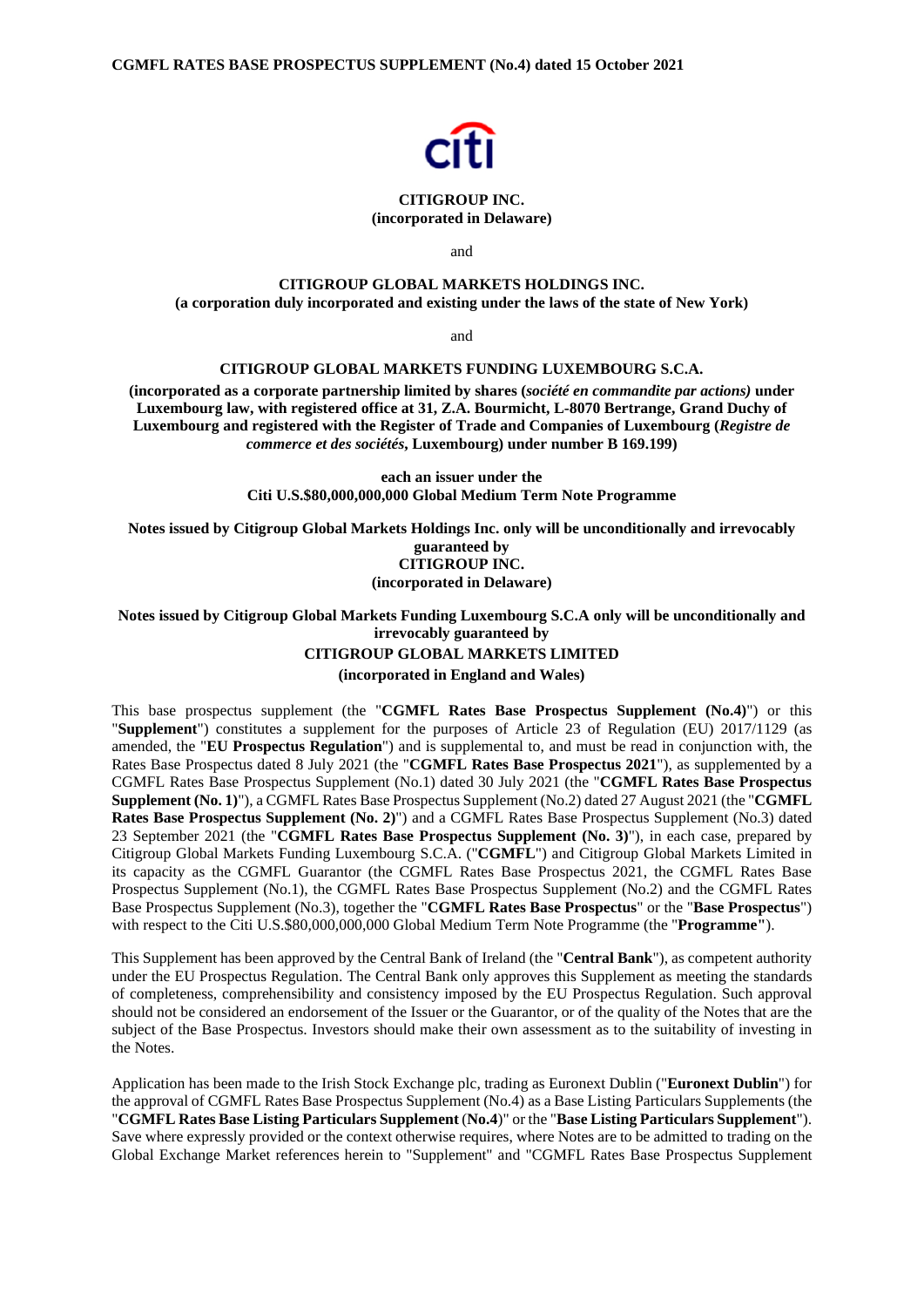(No.4)" shall be construed to be to "Base Listing Particulars Supplement" and "CGMFL Rates Base Listing Particulars Supplement (No.4)", respectively.

Terms defined in the Base Prospectus shall, unless the context otherwise requires, have the same meaning when used in this Supplement.

CGMFL accepts responsibility for the information contained in this Supplement. To the best of the knowledge of CGMFL, the information contained in this Supplement is in accordance with the facts and does not omit anything likely to affect the import of such information.

The CGMFL Guarantor accepts responsibility for the information contained in this Supplement. To the best of the knowledge of the CGMFL Guarantor, the information contained in this Supplement is in accordance with the facts and does not omit anything likely to affect the import of such information.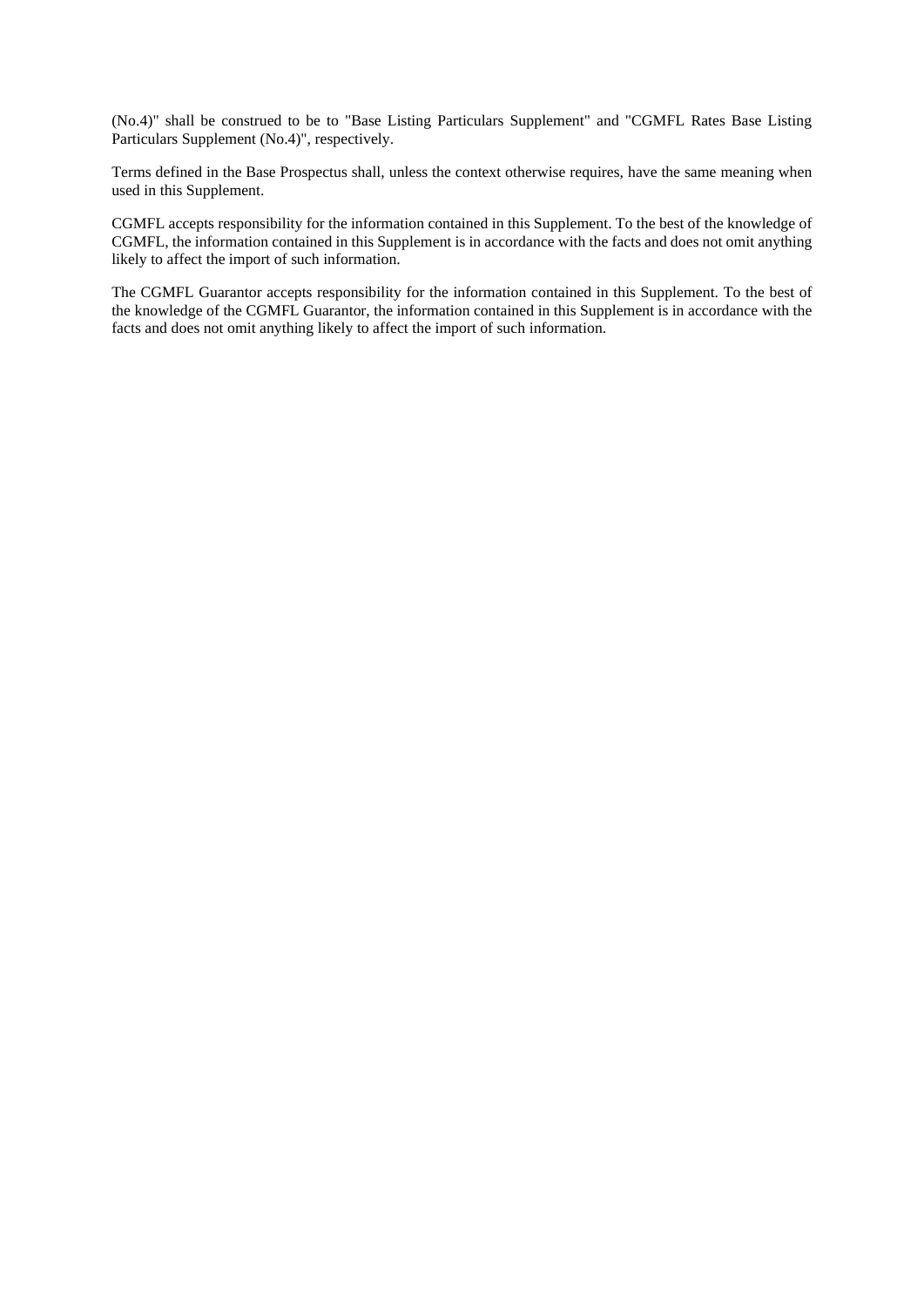## **INFORMATION RELATING TO THE CGMFL RATES BASE PROSPECTUS**

#### *Publication of the Interim Financial Report of Citigroup Global Markets Funding Luxembourg S.C.A.*

On 29 September 2021, CGMFL (an Issuer under the Programme) published its interim financial report containing its unaudited non-consolidated interim financial statements as of and for the six month period ended 30 June 2021 (the "**CGMFL 2021 Interim Financial Report**"). A copy of the CGMFL 2021 Interim Financial Report has been filed with the Central Bank, Euronext Dublin and the *Commission de Surveillance du Secteur Financier* (the "**CSSF**"), and has been published on the website of the Luxembourg Stock Exchange (https://dl.bourse.lu/dl?v=jKlGfSkajrefl5CNSMnApAa+zz36dn8omyIShdNuaNMoSVEz5iegfg5r1KF5QG3BK EH9D8CZ6ZwXoQmAN/J/peymYFkhYRRd0CiJ0oLkN7YCCaNqW7zZaKdiRhvDexK9bqWs4L+lFvnEV6c+ XZCCbTiZJeOWmCSTphkAXVjI5Hg=). By virtue of this Supplement, the CGMFL 2021 Interim Financial Report is incorporated by reference in, and forms part of, the CGMFL Rates Base Prospectus 2021.

The following information appears on the page(s) of the CGMFL 2021 Interim Financial Report as set out below:

### 1. **The unaudited non-consolidated interim financial statements of CGMFL as of and for the six month period ended 30 June 2021:**

**Page(s)** 

| А.        | Condensed Interim Statement of Comprehensive Income |       |
|-----------|-----------------------------------------------------|-------|
| <b>B.</b> | Condensed Interim Balance Sheet                     | 8     |
| C.        | Condensed Interim Statement of Changes in Equity    | 9     |
| D.        | Condensed Interim Cash Flow Statement               | 10    |
| Ε.        | Notes to Condensed Interim Financial Statements     | 11-34 |

Any information not listed in the cross-reference list above but included in the CGMFL 2021 Interim Financial Report is not incorporated by reference and is either covered elsewhere in the Base Prospectus or not relevant for investors.

#### *Significant change and material adverse change*

There has been no significant change in the financial or trading position of CGMFL since 30 June 2021 (the date of its most recently published unaudited interim financial statements) and there has been no material adverse change in the financial position or prospects of CGMFL since 31 December 2020 (the date of its most recently published audited annual financial statements).

There has been no significant change in the financial performance of CGMFL since 30 June 2021 (the date of its most recently published unaudited interim financial statements).

## *Corporate Authorities*

The approval of the CGMFL Rates Base Prospectus Supplement (No.4) has been authorised pursuant to resolutions of the board of managers of the Corporate Manager of CGMFL on 14 October 2021.

#### *General*

Save as disclosed in this Supplement (including any documents incorporated by reference herein), there has been no other significant new factor, material mistake or material inaccuracy relating to information included in the CGMFL Rates Base Prospectus since the publication of the CGMFL Rates Base Prospectus Supplement (No.3).

Copies of the CGMFL Rates Base Prospectus 2021, the CGMFL Rates Base Prospectus Supplement (No.1), the CGMFL Rates Base Prospectus Supplement (No.2), the CGMFL Rates Base Prospectus Supplement (No.3) and this Supplement will be obtainable free of charge in electronic form, for so long as the Programme remains in effect or any Notes remain outstanding, at the specified office of the Fiscal Agent and each of the other Paying